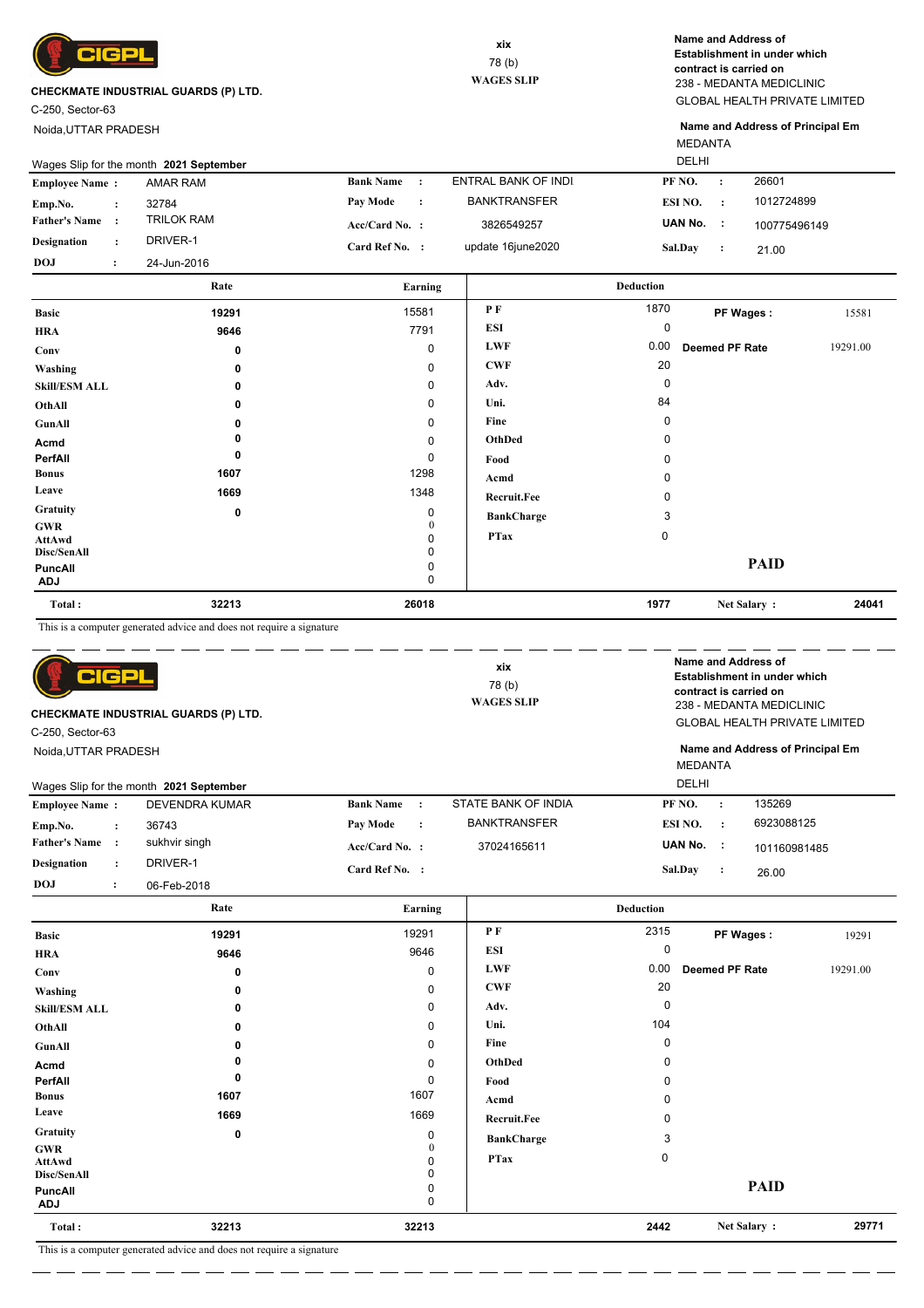

C-250, Sector-63

Noida,UTTAR PRADESH

GLOBAL HEALTH PRIVATE LIMITED 238 - MEDANTA MEDICLINIC **Name and Address of Establishment in under which contract is carried on**

MEDANTA **Name and Address of Principal Em**

|                       | Wages Slip for the month 2021 September |             |                  |           |                     | <b>DELHI</b>   |           |              |
|-----------------------|-----------------------------------------|-------------|------------------|-----------|---------------------|----------------|-----------|--------------|
| <b>Employee Name:</b> |                                         | SONU KUMAR  | <b>Bank Name</b> | $\cdot$ : | <b>CANARA BANK</b>  | PF NO.         |           | 139128       |
| Emp.No.               |                                         | 40922       | Pay Mode         | $\cdot$ : | <b>BANKTRANSFER</b> | ESI NO.        | $\cdot$ . | 0            |
| <b>Father's Name</b>  |                                         | ram swaroop | $Acc/Card No.$ : |           | 0390101154410       | UAN No.        |           | 101508657065 |
| <b>Designation</b>    |                                         | DRIVER-1    | Card Ref No. :   |           |                     | <b>Sal.Dav</b> |           | 26.00        |
| <b>DOJ</b>            |                                         | 04-Sep-2019 |                  |           |                     |                |           |              |

|                             | Rate  | Earning           |                   | <b>Deduction</b> |                |          |
|-----------------------------|-------|-------------------|-------------------|------------------|----------------|----------|
| <b>Basic</b>                | 19291 | 19291             | PF                | 2315             | PF Wages:      | 19291    |
| <b>HRA</b>                  | 9646  | 9646              | ESI               | 0                |                |          |
| Conv                        | 0     | 0                 | <b>LWF</b>        | 0.00             | Deemed PF Rate | 19291.00 |
| Washing                     | 0     | 0                 | <b>CWF</b>        | 20               |                |          |
| <b>Skill/ESM ALL</b>        | 0     | 0                 | Adv.              | 0                |                |          |
| OthAll                      | 0     | 0                 | Uni.              | 104              |                |          |
| GunAll                      | 0     | 0                 | Fine              | 0                |                |          |
| Acmd                        |       | 0                 | OthDed            | 0                |                |          |
| PerfAll                     | 0     | 0                 | Food              | 0                |                |          |
| <b>Bonus</b>                | 1607  | 1607              | Acmd              | 0                |                |          |
| Leave                       | 1669  | 1669              | Recruit.Fee       | 0                |                |          |
| Gratuity                    | 0     | 0                 | <b>BankCharge</b> | 3                |                |          |
| <b>GWR</b><br><b>AttAwd</b> |       | $\mathbf{0}$<br>0 | <b>PTax</b>       | $\mathbf 0$      |                |          |
| Disc/SenAll                 |       | 0                 |                   |                  |                |          |
| PuncAll<br><b>ADJ</b>       |       | 0<br>0            |                   |                  | <b>PAID</b>    |          |
| Total:                      | 32213 | 32213             |                   | 2442             | Net Salary:    | 29771    |

This is a computer generated advice and does not require a signature

| C-250, Sector-63      | IGP                  | CHECKMATE INDUSTRIAL GUARDS (P) LTD.    |                  |                | xix<br>78 (b)<br><b>WAGES SLIP</b> |                                |         | Name and Address of<br>Establishment in under which<br>contract is carried on<br>238 - MEDANTA MEDICLINIC<br><b>GLOBAL HEALTH PRIVATE LIMITED</b> |
|-----------------------|----------------------|-----------------------------------------|------------------|----------------|------------------------------------|--------------------------------|---------|---------------------------------------------------------------------------------------------------------------------------------------------------|
| Noida, UTTAR PRADESH  |                      | Wages Slip for the month 2021 September |                  |                |                                    | <b>MEDANTA</b><br><b>DELHI</b> |         | Name and Address of Principal Em                                                                                                                  |
| <b>Employee Name:</b> |                      | AMIR JHA                                | <b>Bank Name</b> | $\cdot$ :      | STATE BANK OF INDIA                | PF NO.                         | $\cdot$ | 140452                                                                                                                                            |
| Emp.No.               | $\ddot{\phantom{a}}$ | 42261                                   | Pay Mode         | $\ddot{\cdot}$ | <b>BANKTRANSFER</b>                | ESI NO.                        | $\cdot$ | 1014504303                                                                                                                                        |
| <b>Father's Name</b>  |                      | HARI NATH JHA                           | $Acc/Card No.$ : |                | 10650682624                        | UAN No. :                      |         | 101569893941                                                                                                                                      |
| <b>Designation</b>    | $\ddot{\phantom{a}}$ | DRIVER-1                                | Card Ref No. :   |                | cheque upload 3feb2020             | Sal.Dav                        | $\cdot$ | 24.00                                                                                                                                             |
| DOJ                   | ٠                    | 01-Feb-2020                             |                  |                |                                    |                                |         |                                                                                                                                                   |

|                                     | Rate                                                                                                                                                                                                                          | Earning                |                   | <b>Deduction</b> |                |          |
|-------------------------------------|-------------------------------------------------------------------------------------------------------------------------------------------------------------------------------------------------------------------------------|------------------------|-------------------|------------------|----------------|----------|
| <b>Basic</b>                        | 19291                                                                                                                                                                                                                         | 17807                  | P F               | 2137             | PF Wages:      | 17807    |
| <b>HRA</b>                          | 9646                                                                                                                                                                                                                          | 8904                   | <b>ESI</b>        | $\mathbf 0$      |                |          |
| Conv                                | 0                                                                                                                                                                                                                             | 0                      | <b>LWF</b>        | 0.00             | Deemed PF Rate | 19291.00 |
| Washing                             | 0                                                                                                                                                                                                                             | 0                      | <b>CWF</b>        | 20               |                |          |
| <b>Skill/ESM ALL</b>                | 0                                                                                                                                                                                                                             | 0                      | Adv.              | 0                |                |          |
| OthAll                              | 0                                                                                                                                                                                                                             | 0                      | Uni.              | 96               |                |          |
| GunAll                              | 0                                                                                                                                                                                                                             | 0                      | Fine              | 0                |                |          |
| Acmd                                | 0                                                                                                                                                                                                                             | 0                      | OthDed            | 0                |                |          |
| PerfAll                             | 0                                                                                                                                                                                                                             | 0                      | Food              | $\Omega$         |                |          |
| <b>Bonus</b>                        | 1607                                                                                                                                                                                                                          | 1483                   | Acmd              | $\Omega$         |                |          |
| Leave                               | 1669                                                                                                                                                                                                                          | 1541                   | Recruit.Fee       | $\Omega$         |                |          |
| Gratuity                            | 0                                                                                                                                                                                                                             | 0                      | <b>BankCharge</b> | 3                |                |          |
| <b>GWR</b><br>AttAwd<br>Disc/SenAll |                                                                                                                                                                                                                               | $\mathbf{0}$<br>0<br>0 | <b>PTax</b>       | 0                |                |          |
| <b>PuncAll</b><br><b>ADJ</b>        |                                                                                                                                                                                                                               | 0<br>0                 |                   |                  | <b>PAID</b>    |          |
| Total:                              | 32213                                                                                                                                                                                                                         | 29735                  |                   | 2256             | Net Salary:    | 27479    |
|                                     | contracts and the contracts of the contracts of the contracts of the contracts of the contracts of the contracts of the contracts of the contracts of the contracts of the contracts of the contracts of the contracts of the |                        |                   |                  |                |          |

This is a computer generated advice and does not require a signature . <u>. . . . . . . . . . .</u> . . . .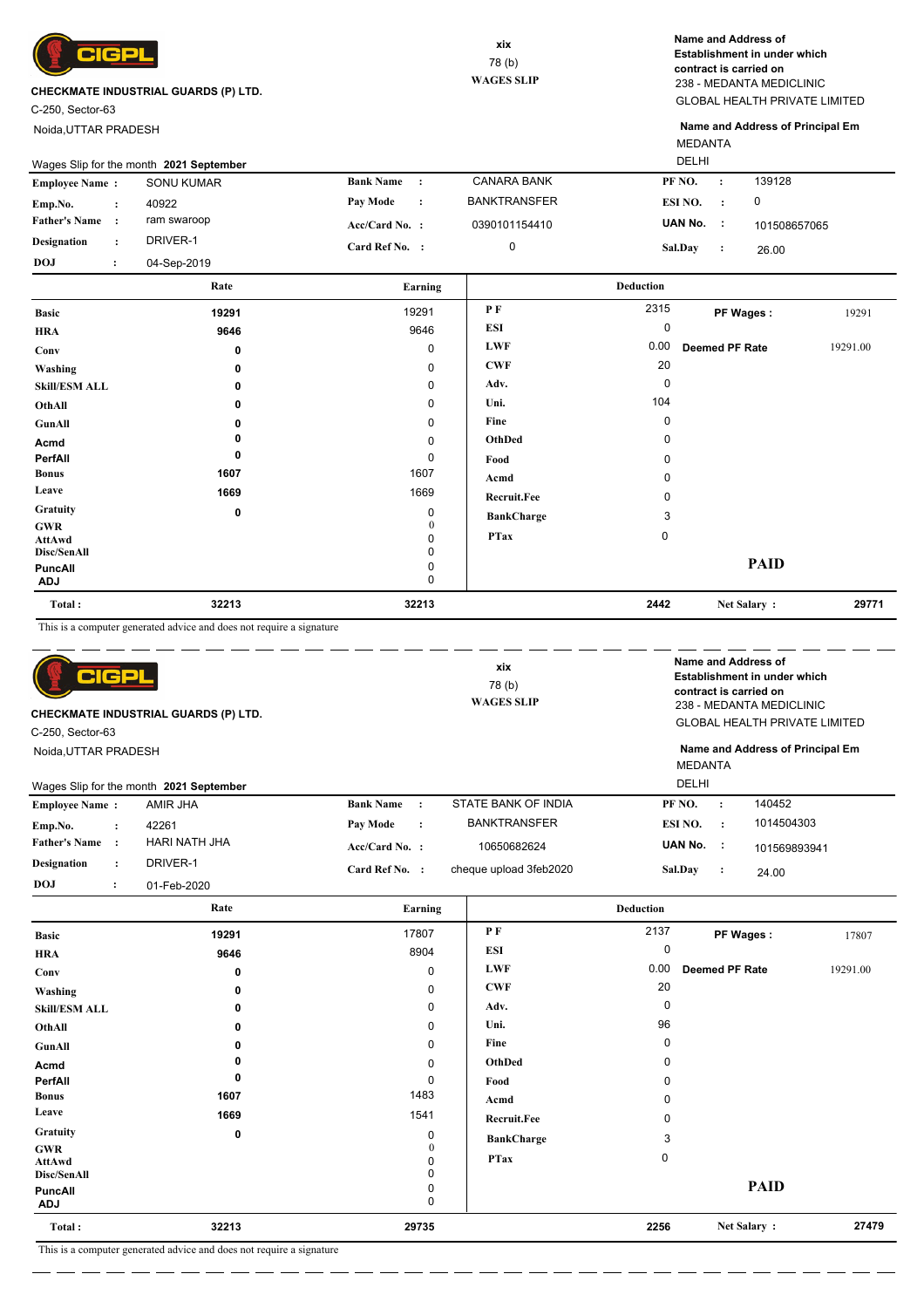

C-250, Sector-63

Noida,UTTAR PRADESH

GLOBAL HEALTH PRIVATE LIMITED 238 - MEDANTA MEDICLINIC **Name and Address of Establishment in under which contract is carried on**

MEDANTA **Name and Address of Principal Em**

|                       | Wages Slip for the month 2021 September |                       |                  |         | DELHI               |                |         |              |  |
|-----------------------|-----------------------------------------|-----------------------|------------------|---------|---------------------|----------------|---------|--------------|--|
| <b>Employee Name:</b> |                                         | NAWLESH KUMAR         | <b>Bank Name</b> | $\cdot$ | <b>CANARA BANK</b>  | PF NO.         |         | 8174         |  |
| Emp.No.               |                                         | 14481                 | <b>Pay Mode</b>  | $\cdot$ | <b>BANKTRANSFER</b> | ESI NO.        | $\cdot$ | 1012485934   |  |
| <b>Father's Name</b>  |                                         | NONU SINGH            | $Acc/Card No.$ : |         | 0268108064744       | UAN No.        | - 11    | 100253206097 |  |
| Designation           |                                         | <b>SECURITY GUARD</b> | Card Ref No. :   |         |                     | <b>Sal.Dav</b> |         | 25.00        |  |
| <b>DOJ</b>            |                                         | 16-Dec-2008           |                  |         |                     |                |         |              |  |

|                       | Rate  | Earning     |                    | <b>Deduction</b> |                |          |
|-----------------------|-------|-------------|--------------------|------------------|----------------|----------|
| <b>Basic</b>          | 17537 | 16863       | PF                 | 2024             | PF Wages:      | 16863    |
| <b>HRA</b>            | 8769  | 8432        | <b>ESI</b>         | 0                |                |          |
| Conv                  | 0     | 0           | <b>LWF</b>         | 0.00             | Deemed PF Rate | 17537.00 |
| Washing               | 0     | 0           | <b>CWF</b>         | 20               |                |          |
| <b>Skill/ESM ALL</b>  | 0     | 0           | Adv.               | 0                |                |          |
| OthAll                | 0     | 0           | Uni.               | 100              |                |          |
| GunAll                | n     | 0           | Fine               | 0                |                |          |
| Acmd                  |       | 0           | OthDed             | 0                |                |          |
| PerfAll               | 0     | 0           | Food               | n                |                |          |
| <b>Bonus</b>          | 1461  | 1405        | Acmd               | ŋ                |                |          |
| Leave                 | 1517  | 1459        | <b>Recruit.Fee</b> |                  |                |          |
| Gratuity              | 0     | 0           | <b>BankCharge</b>  | 3                |                |          |
| <b>GWR</b><br>AttAwd  |       | 3507<br>0   | <b>PTax</b>        | $\mathbf 0$      |                |          |
| Disc/SenAll           |       | $\mathbf 0$ |                    |                  |                |          |
| PuncAll<br><b>ADJ</b> |       | 0<br>0      |                    |                  | <b>PAID</b>    |          |
| Total:                | 29284 | 31666       |                    | 2147             | Net Salary:    | 29519    |

This is a computer generated advice and does not require a signature

| Rosic                 |                      | 17537                                       | 17537                         | P F                 | 2104                                 |                                                    | PF Wanns<br>17537                                   |  |
|-----------------------|----------------------|---------------------------------------------|-------------------------------|---------------------|--------------------------------------|----------------------------------------------------|-----------------------------------------------------|--|
|                       |                      | Rate                                        | Earning                       |                     | <b>Deduction</b>                     |                                                    |                                                     |  |
| <b>DOJ</b>            | $\ddot{\cdot}$       | 11-Feb-2009                                 |                               |                     |                                      |                                                    |                                                     |  |
| <b>Designation</b>    | $\ddot{\phantom{a}}$ | <b>SECURITY GUARD</b>                       | Card Ref No. :                | $\mathbf 0$         | Sal.Day                              | $\cdot$ :                                          | 26.00                                               |  |
| <b>Father's Name</b>  | $\cdot$ :            | <b>MOHAN LAL</b>                            | $Acc/Card No.$ :              | 0268108064764       | UAN No. :                            |                                                    | 100293974941                                        |  |
| Emp.No.               | $\ddot{\cdot}$       | 15703                                       | Pay Mode<br>$\cdot$           | <b>BANKTRANSFER</b> | ESI NO.                              | $\cdot$ :                                          | 1013096071                                          |  |
| <b>Employee Name:</b> |                      | <b>RAJEEV KUMAR</b>                         | <b>Bank Name</b><br>$\cdot$ : | <b>CANARA BANK</b>  | PF NO.                               | $\cdot$                                            | 9586                                                |  |
|                       |                      | Wages Slip for the month 2021 September     |                               |                     | <b>DELHI</b>                         |                                                    |                                                     |  |
| Noida, UTTAR PRADESH  |                      |                                             |                               |                     | <b>MEDANTA</b>                       |                                                    | Name and Address of Principal Em                    |  |
| C-250, Sector-63      |                      |                                             |                               |                     |                                      |                                                    |                                                     |  |
|                       |                      | <b>CHECKMATE INDUSTRIAL GUARDS (P) LTD.</b> | <b>WAGES SLIP</b>             |                     | <b>GLOBAL HEALTH PRIVATE LIMITED</b> |                                                    |                                                     |  |
|                       |                      |                                             |                               |                     |                                      | contract is carried on<br>238 - MEDANTA MEDICLINIC |                                                     |  |
|                       | $e$ icpi             |                                             |                               | xix<br>78(b)        |                                      |                                                    | Name and Address of<br>Establishment in under which |  |
|                       |                      |                                             |                               |                     |                                      |                                                    |                                                     |  |

| Total:<br>$m + 1$     | 29284<br>$\sim$ $\sim$ $\sim$ $\sim$<br>the contract of the contract<br>$\mathbf{r}$ and $\mathbf{r}$ and $\mathbf{r}$ | 32791       |                    | 2231        | Net Salary:           | 30560    |
|-----------------------|------------------------------------------------------------------------------------------------------------------------|-------------|--------------------|-------------|-----------------------|----------|
| PuncAll<br><b>ADJ</b> |                                                                                                                        | 0<br>0      |                    |             | <b>PAID</b>           |          |
| Disc/SenAll           |                                                                                                                        | 0           |                    |             |                       |          |
| <b>GWR</b><br>AttAwd  |                                                                                                                        | 3507<br>0   | <b>PTax</b>        | $\mathbf 0$ |                       |          |
| Gratuity              | 0                                                                                                                      | $\mathbf 0$ | <b>BankCharge</b>  | 3           |                       |          |
| Leave                 | 1517                                                                                                                   | 1517        | <b>Recruit.Fee</b> |             |                       |          |
| <b>Bonus</b>          | 1461                                                                                                                   | 1461        | Acmd               | 0           |                       |          |
| PerfAll               | 0                                                                                                                      | 0           | Food               | 0           |                       |          |
| Acmd                  |                                                                                                                        | 0           | OthDed             | $\Omega$    |                       |          |
| GunAll                | 0                                                                                                                      | 0           | Fine               | $\Omega$    |                       |          |
| OthAll                | 0                                                                                                                      | 0           | Uni.               | 104         |                       |          |
| <b>Skill/ESM ALL</b>  | 0                                                                                                                      | 0           | Adv.               | 0           |                       |          |
| Washing               | 0                                                                                                                      | 0           | <b>CWF</b>         | 20          |                       |          |
| Conv                  | 0                                                                                                                      | 0           | <b>LWF</b>         | 0.00        | <b>Deemed PF Rate</b> | 17537.00 |
| <b>HRA</b>            | 8769                                                                                                                   | 8769        | ESI                | $\Omega$    |                       |          |
| <b>Basic</b>          | 17537                                                                                                                  | 17537       | <b>РЕ</b>          | 2104        | PF Wages:             | 17537    |

 $\overline{\phantom{a}}$ 

ш.,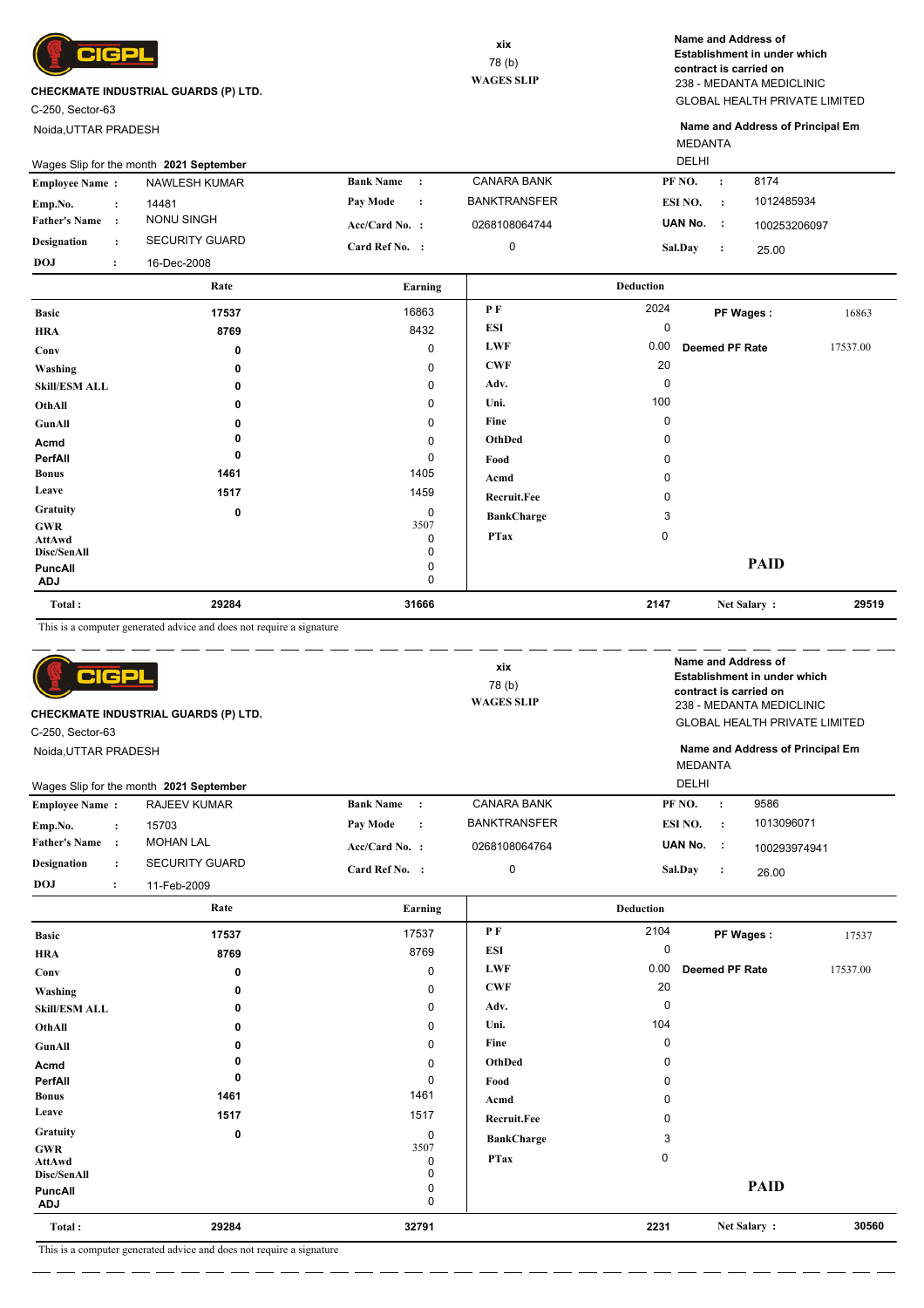

C-250, Sector-63

Noida,UTTAR PRADESH

GLOBAL HEALTH PRIVATE LIMITED 238 - MEDANTA MEDICLINIC **Name and Address of Establishment in under which contract is carried on**

MEDANTA **Name and Address of Principal Em**

|                       |                                   | Rate                                    |                                |                     |                           |              |
|-----------------------|-----------------------------------|-----------------------------------------|--------------------------------|---------------------|---------------------------|--------------|
| <b>DOJ</b>            | $\bullet$<br>$\ddot{\phantom{1}}$ | 15-Oct-2012                             |                                |                     |                           |              |
| <b>Designation</b>    | $\mathbf{r}$                      | <b>SECURITY GUARD</b>                   | Card Ref No.    :              | 0                   | <b>Sal.Dav</b><br>$\cdot$ | 26.00        |
| <b>Father's Name:</b> |                                   | BACHHA SINGH                            | Acc/Card No. :                 | 1518000101094024    | UAN No.<br>-11            | 100333543436 |
| Emp.No.               | $\cdot$ :                         | 21677                                   | Pay Mode<br>$\cdot$ :          | <b>BANKTRANSFER</b> | ESI NO.<br>$\cdot$        | 2007387787   |
| <b>Employee Name:</b> |                                   | SANJAY KUMAR SINGH                      | <b>Bank Name</b><br>$\sim$ 1.1 | UNJAB NATIONAL BAN  | PF NO.<br>$\cdot$         | 16320        |
|                       |                                   | Wages Slip for the month 2021 September |                                |                     | DELHI                     |              |

| <b>Basic</b>                               | 17537 | 17537          | P F               | 2104        | PF Wages:             | 17537    |
|--------------------------------------------|-------|----------------|-------------------|-------------|-----------------------|----------|
| <b>HRA</b>                                 | 8769  | 8769           | <b>ESI</b>        | 0           |                       |          |
| Conv                                       | 0     | 0              | <b>LWF</b>        | 0.00        | <b>Deemed PF Rate</b> | 17537.00 |
| Washing                                    | 0     | 0              | <b>CWF</b>        | 20          |                       |          |
| <b>Skill/ESM ALL</b>                       | 0     | 0              | Adv.              | 0           |                       |          |
| OthAll                                     | 0     | 0              | Uni.              | 104         |                       |          |
| GunAll                                     | 0     | $\mathbf 0$    | Fine              | 0           |                       |          |
| Acmd                                       | 0     | 0              | OthDed            | 0           |                       |          |
| PerfAll                                    | 0     | 0              | Food              | 0           |                       |          |
| <b>Bonus</b>                               | 1461  | 1461           | Acmd              | 0           |                       |          |
| Leave                                      | 1517  | 1517           | Recruit.Fee       | 0           |                       |          |
| Gratuity                                   | 0     | 0              | <b>BankCharge</b> | 3           |                       |          |
| <b>GWR</b><br><b>AttAwd</b><br>Disc/SenAll |       | 3507<br>0<br>0 | <b>PTax</b>       | $\mathbf 0$ |                       |          |
| PuncAll<br><b>ADJ</b>                      |       | 0<br>0         |                   |             | <b>PAID</b>           |          |
| Total:                                     | 29284 | 32791          |                   | 2231        | Net Salary:           | 30560    |

This is a computer generated advice and does not require a signature

| 어더라<br><b>CHECKMATE INDUSTRIAL GUARDS (P) LTD.</b><br>C-250, Sector-63<br>Noida.UTTAR PRADESH<br>Wages Slip for the month 2021 September |                      |                       | xix<br>78(b)<br><b>WAGES SLIP</b> |           | <b>DELHI</b>        | Name and Address of<br>Establishment in under which<br>contract is carried on<br>238 - MEDANTA MEDICLINIC<br><b>GLOBAL HEALTH PRIVATE LIMITED</b><br>Name and Address of Principal Em<br><b>MEDANTA</b> |           |              |  |
|------------------------------------------------------------------------------------------------------------------------------------------|----------------------|-----------------------|-----------------------------------|-----------|---------------------|---------------------------------------------------------------------------------------------------------------------------------------------------------------------------------------------------------|-----------|--------------|--|
| <b>Employee Name:</b>                                                                                                                    |                      | <b>MACLEENA</b>       | <b>Bank Name</b>                  | $\cdot$   | <b>CANARA BANK</b>  | PF NO.                                                                                                                                                                                                  | $\cdot$   | 23966        |  |
| Emp.No.                                                                                                                                  | $\ddot{\phantom{a}}$ | 29967                 | Pay Mode                          | $\cdot$ : | <b>BANKTRANSFER</b> | ESI NO.                                                                                                                                                                                                 | $\cdot$ : | 1013761147   |  |
| <b>Father's Name</b>                                                                                                                     | $\cdot$              | <b>ALEXANDER</b>      | $Acc/Card No.$ :                  |           | 0341101104653       | UAN No.                                                                                                                                                                                                 | - 11      | 100520691315 |  |
| <b>Designation</b>                                                                                                                       | $\ddot{\phantom{a}}$ | <b>SECURITY GUARD</b> | Card Ref No. :                    |           |                     | Sal.Day                                                                                                                                                                                                 | $\cdot$ : | 24.00        |  |
| DOJ                                                                                                                                      | $\cdot$              | 04-Jun-2015           |                                   |           |                     |                                                                                                                                                                                                         |           |              |  |

|                                     | Rate                                  | Earning        |                    | <b>Deduction</b> |                       |          |
|-------------------------------------|---------------------------------------|----------------|--------------------|------------------|-----------------------|----------|
| <b>Basic</b>                        | 17537                                 | 16188          | $P$ $F$            | 1943             | PF Wages:             | 16188    |
| <b>HRA</b>                          | 8769                                  | 8094           | <b>ESI</b>         | 0                |                       |          |
| Conv                                | 0                                     | $\mathbf 0$    | <b>LWF</b>         | 0.00             | <b>Deemed PF Rate</b> | 17537.00 |
| Washing                             | $\Omega$                              | 0              | <b>CWF</b>         | 20               |                       |          |
| <b>Skill/ESM ALL</b>                | 0                                     | 0              | Adv.               | $\Omega$         |                       |          |
| OthAll                              | 0                                     | 0              | Uni.               | 96               |                       |          |
| GunAll                              | 0                                     | 0              | Fine               | 0                |                       |          |
| Acmd                                |                                       | 0              | OthDed             | O                |                       |          |
| PerfAll                             | 0                                     | 0              | Food               | $\Omega$         |                       |          |
| <b>Bonus</b>                        | 1461                                  | 1349           | Acmd               | O                |                       |          |
| Leave                               | 1517                                  | 1400           | <b>Recruit.Fee</b> |                  |                       |          |
| Gratuity                            | 0                                     | 0              | <b>BankCharge</b>  | 3                |                       |          |
| <b>GWR</b><br>AttAwd<br>Disc/SenAll |                                       | 1754<br>0<br>0 | <b>PTax</b>        | 0                |                       |          |
| PuncAll<br><b>ADJ</b>               |                                       | 0<br>0         |                    |                  | <b>PAID</b>           |          |
| Total:                              | 29284                                 | 28785          |                    | 2062             | Net Salary:           | 26723    |
|                                     | $\sim$ $\sim$ $\sim$<br>$\sim$ $\sim$ |                |                    |                  |                       |          |

 $\overline{\phantom{a}}$ L.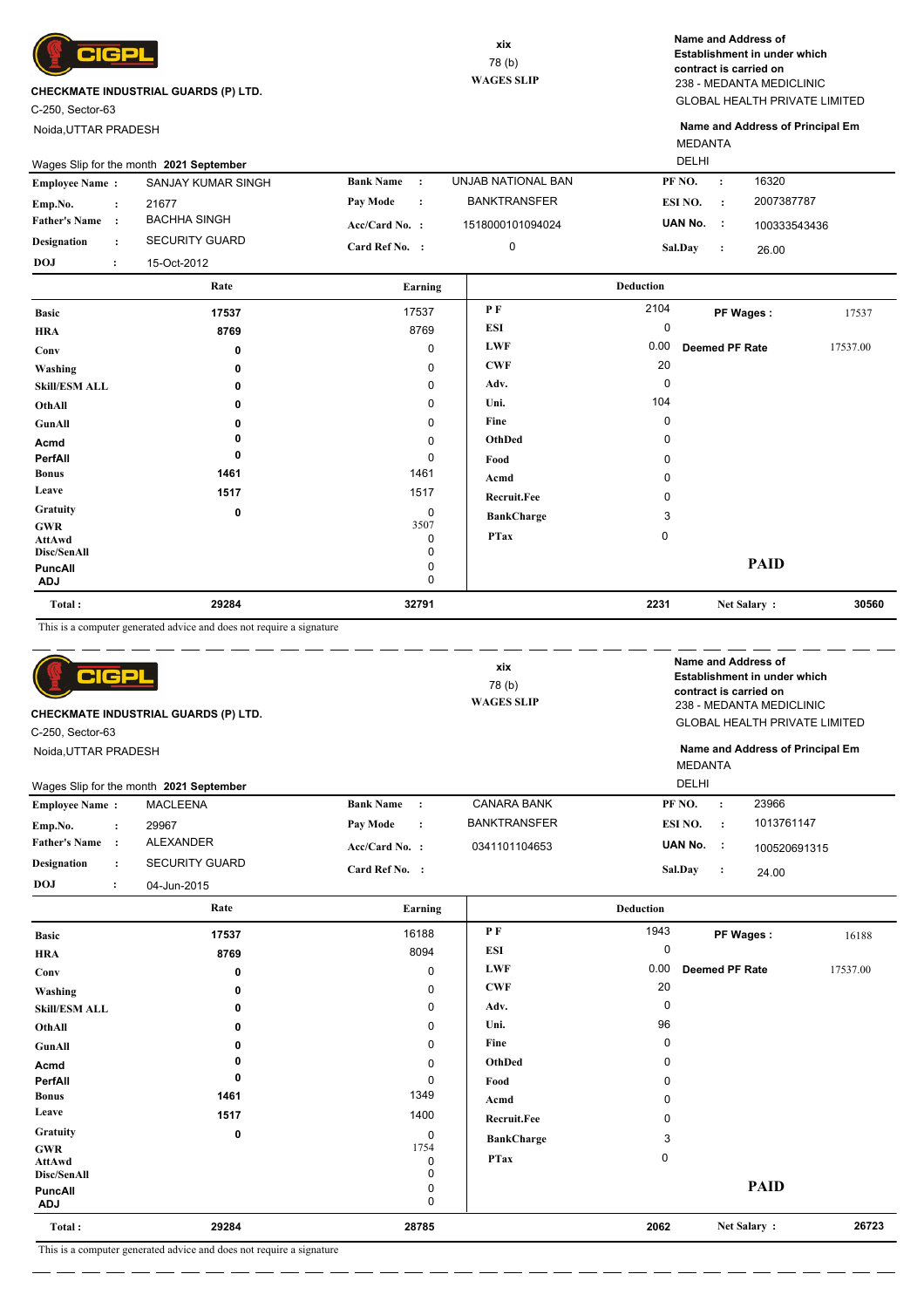

C-250, Sector-63

Noida,UTTAR PRADESH

GLOBAL HEALTH PRIVATE LIMITED 238 - MEDANTA MEDICLINIC **Name and Address of Establishment in under which contract is carried on**

**Name and Address of Principal Em**

26.00

101314241827

**PF Wages :** 17537

**Deemed PF Rate** 17537.00

 **2231 28807 Net Salary :**

**PAID**

**UAN No. : Sal.Day :**

 0  $\overline{0}$ 

**BankCharge** 3

**PTax** 0

|                                      |                                                                      |                               |                            | <b>MEDANTA</b>                 |                                                        |          |
|--------------------------------------|----------------------------------------------------------------------|-------------------------------|----------------------------|--------------------------------|--------------------------------------------------------|----------|
|                                      | Wages Slip for the month 2021 September                              |                               |                            | <b>DELHI</b>                   |                                                        |          |
| <b>Employee Name:</b>                | <b>VIJAY PASWAN</b>                                                  | <b>Bank Name</b><br>$\cdot$ : | <b>J SMALL FINANCE BAN</b> | PF <sub>NO</sub> .             | 134660<br>$\ddot{\cdot}$                               |          |
| Emp.No.<br>$\ddot{\cdot}$            | 36267                                                                | Pay Mode<br>$\ddot{\cdot}$    | <b>BANKTRANSFER</b>        | ESI NO.                        | 1014251794<br>$\cdot$ :                                |          |
| <b>Father's Name</b><br>$\cdot$      | <b>BHARAT PASWAN</b>                                                 | Acc/Card No. :                | 1751240313586028           | UAN No.                        | $\sim 1$<br>100453044863                               |          |
| <b>Designation</b><br>$\ddot{\cdot}$ | <b>SECURITY GUARD</b>                                                | Card Ref No. :                | MODIFY 4feb2020            | Sal.Day                        | $\cdot$<br>1.00                                        |          |
| <b>DOJ</b><br>:                      | 29-Nov-2017                                                          |                               |                            |                                |                                                        |          |
|                                      | Rate                                                                 | Earning                       |                            | <b>Deduction</b>               |                                                        |          |
| <b>Basic</b>                         | 17537                                                                | 675                           | PF                         | 81                             | PF Wages:                                              | 675      |
| <b>HRA</b>                           | 8769                                                                 | 337                           | <b>ESI</b>                 | $\mathbf 0$                    |                                                        |          |
| Conv                                 | $\mathbf 0$                                                          | $\mathbf 0$                   | <b>LWF</b>                 | 0.00                           | <b>Deemed PF Rate</b>                                  | 17537.00 |
| Washing                              | 0                                                                    | $\mathbf 0$                   | <b>CWF</b>                 | $\mathbf 0$                    |                                                        |          |
| <b>Skill/ESM ALL</b>                 | 0                                                                    | $\mathbf 0$                   | Adv.                       | 0                              |                                                        |          |
| OthAll                               | 0                                                                    | $\mathbf 0$                   | Uni.                       | $\overline{4}$                 |                                                        |          |
| <b>GunAll</b>                        | 0                                                                    | $\Omega$                      | Fine                       | $\Omega$                       |                                                        |          |
| Acmd                                 | $\mathbf{0}$                                                         | $\Omega$                      | <b>OthDed</b>              | $\Omega$                       |                                                        |          |
| PerfAll                              | $\mathbf{0}$                                                         | $\mathbf 0$                   | Food                       | $\Omega$                       |                                                        |          |
| <b>Bonus</b>                         | 1461                                                                 | 56                            | Acmd                       | $\Omega$                       |                                                        |          |
| Leave                                | 1517                                                                 | 58                            | Recruit.Fee                | $\Omega$                       |                                                        |          |
| Gratuity                             | $\mathbf 0$                                                          | $\mathbf 0$                   | <b>BankCharge</b>          | 3                              |                                                        |          |
| <b>GWR</b><br><b>AttAwd</b>          |                                                                      | 3507<br>0                     | <b>PTax</b>                | 0                              |                                                        |          |
| Disc/SenAll                          |                                                                      | $\Omega$                      |                            |                                |                                                        |          |
| <b>PuncAll</b>                       |                                                                      | $\mathbf 0$                   |                            |                                | <b>PAID</b>                                            |          |
| <b>ADJ</b>                           |                                                                      | $\Omega$                      |                            |                                |                                                        |          |
| Total:                               | 29284                                                                | 4633                          |                            | 88                             | Net Salary:                                            | 4545     |
|                                      | This is a computer generated advice and does not require a signature |                               |                            |                                |                                                        |          |
|                                      |                                                                      |                               | xix                        |                                | Name and Address of                                    |          |
| c                                    |                                                                      |                               | 78 (b)                     |                                | Establishment in under which<br>contract is carried on |          |
|                                      |                                                                      |                               | <b>WAGES SLIP</b>          |                                | 238 - MEDANTA MEDICLINIC                               |          |
|                                      | CHECKMATE INDUSTRIAL GUARDS (P) LTD.                                 |                               |                            |                                | <b>GLOBAL HEALTH PRIVATE LIMITED</b>                   |          |
| C-250, Sector-63                     |                                                                      |                               |                            |                                |                                                        |          |
| Noida, UTTAR PRADESH                 |                                                                      |                               |                            |                                | Name and Address of Principal Em                       |          |
|                                      |                                                                      |                               |                            | <b>MEDANTA</b><br><b>DELHI</b> |                                                        |          |
|                                      | Wages Slip for the month 2021 September                              |                               |                            |                                |                                                        |          |
| <b>Employee Name:</b>                | <b>PUSPA RAI</b>                                                     | <b>Bank Name</b><br>$\cdot$ : | <b>UNION BANK OF INDIA</b> | PF NO.                         | 137454<br>$\cdot$                                      |          |
| Emp.No.<br>$\cdot$                   | 39115                                                                | Pay Mode<br>$\ddot{\cdot}$    | <b>BANKTRANSFER</b>        | ESI NO.                        | 1014380795<br>$\cdot$                                  |          |

648502010002074 SCAN COPY ATT

> **P F ESI LWF CWF Adv. Uni. Fine OthDed Food Acmd Recruit.Fee**

Rate **Earning Earning Earning Earning Deduction** 

**Acc/Card No. : Card Ref No. :**

> $\overline{0}$ 1754

0

0

 1461 1517

> $\overline{0}$  $\check{\circ}$  $\Omega$

 **31038**

This is a computer generated advice and does not require a signature

VIRENDRA KUMAR SINGH

 **0 8769 17537**

> **0**

 **1461**

 **29284**

 **0 1517**

**ADJ** 0

**Father's Name :**

**Designation :** SECURITY GUARD

**PerfAll 0**

26-Dec-2018

**DOJ :**

**Washing Conv HRA Basic**

**Acmd GunAll OthAll Skill/ESM ALL**

**Bonus Leave Gratuity GWR AttAwd Disc/SenAll PuncAll**

**Total :**